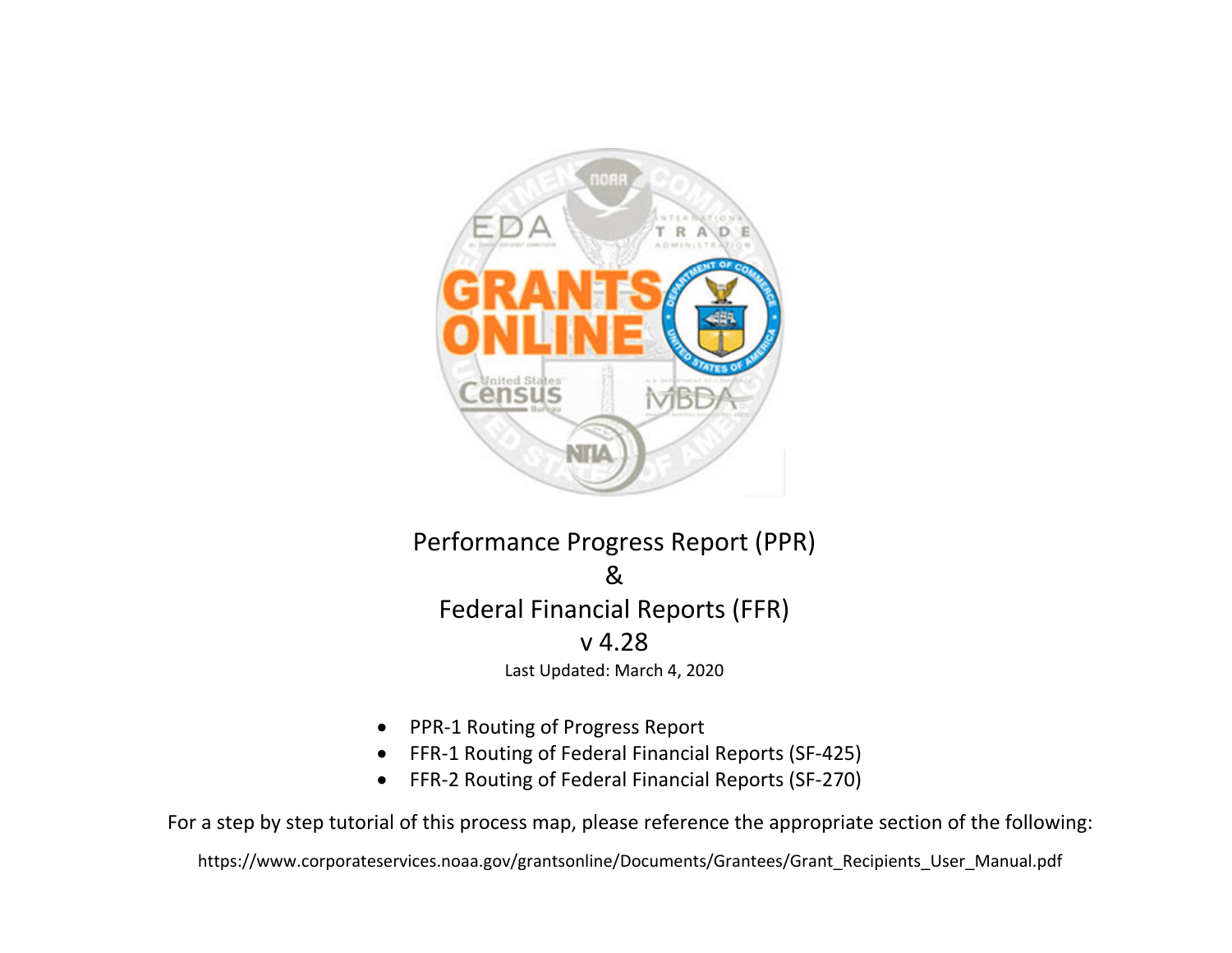## Process Map Key

Version 4.28

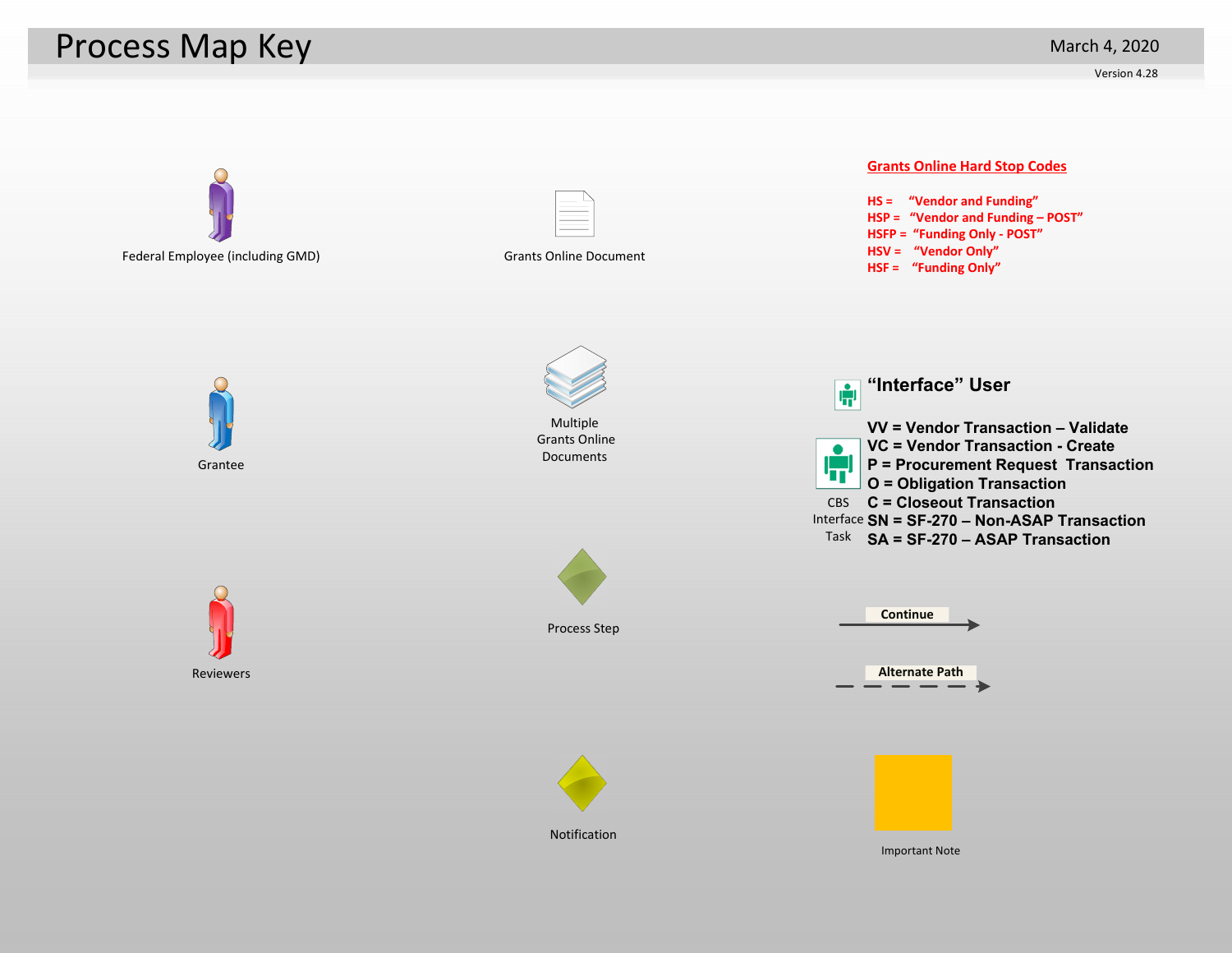## Routing of Performance Progress Report (PPR‐1)

Version 4.28

The Research Performance Progress Report (RPPR) follows the same process flow. The only difference is that the RPPR does not allow Optional Reviewers at this time. \*Step 8 ‐All Auth Reps will get the task to Review Progress Report. Only one needs to act on it to Forward to Agency.



#### Progress Reports created By "Submitting'' PI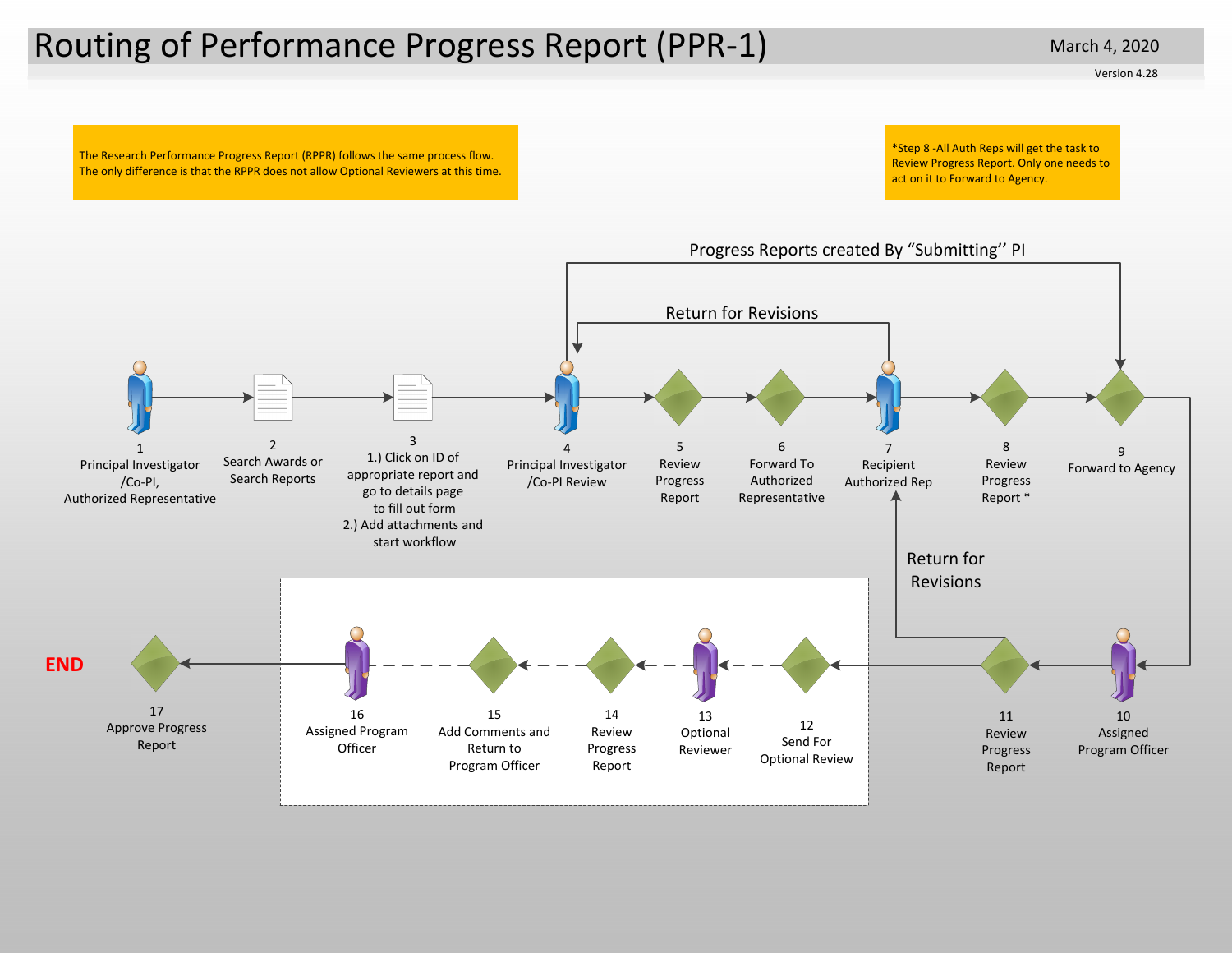## Routing of Federal Financial Reports (FFR‐1)

SF‐425